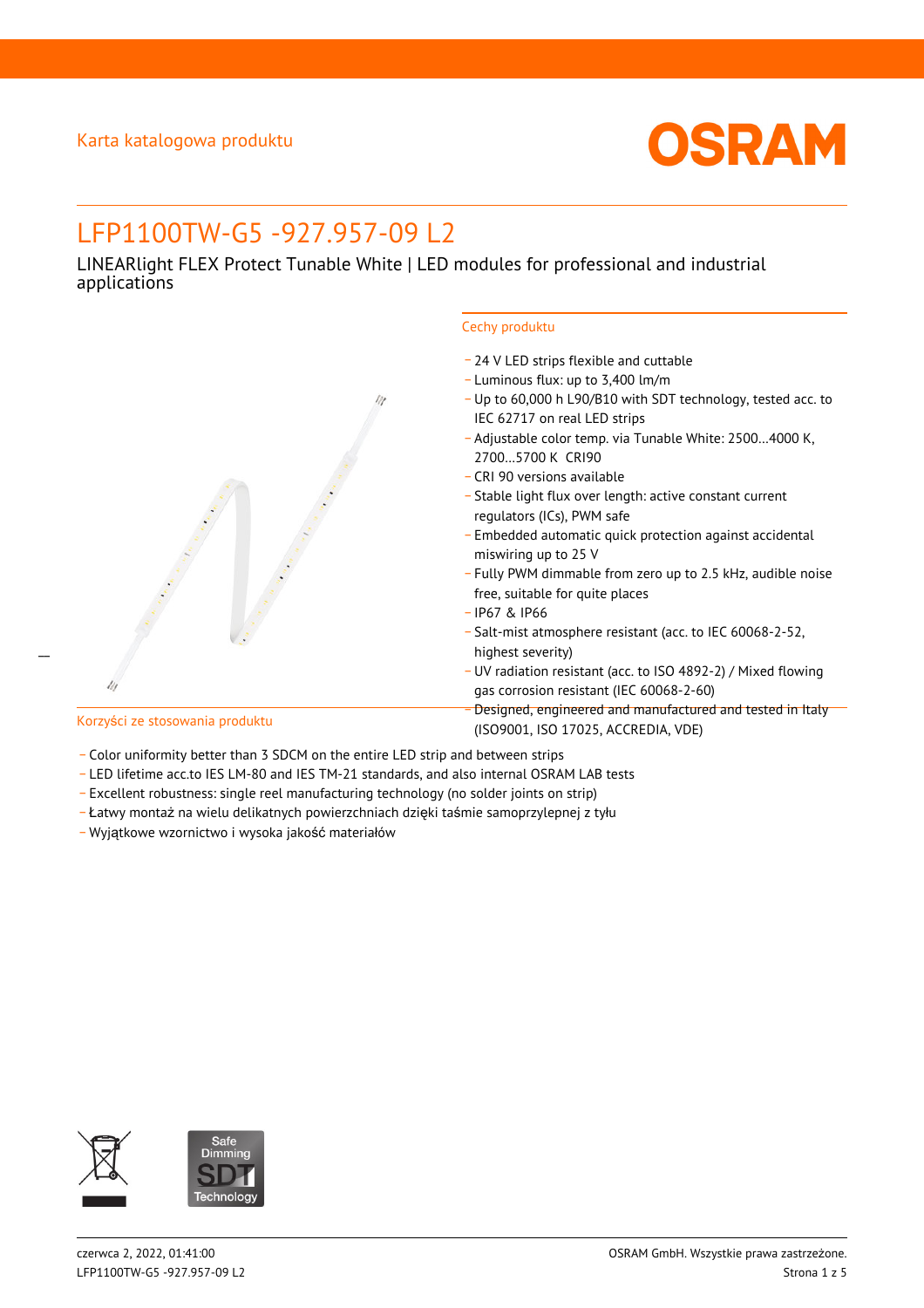### Karta katalogowa produktu

### Dane techniczne

### **Dane elektryczne**

| Nominalna moc na metr                   | 10,2 W     |  |  |
|-----------------------------------------|------------|--|--|
| Dane fotometryczne                      |            |  |  |
| Temperatura barwowa                     | 27005700 K |  |  |
| Ogólny wskaźnik oddawania barw Ra       | 90         |  |  |
| Strumień świetlny na metr               | 1134 lm    |  |  |
| Skuteczność świetlna                    | 111 lm/W   |  |  |
| Standardowe odchylenie dopasowania barw | $<$ 3 sdcm |  |  |
| Temperatura barwowa                     | 3700 K     |  |  |

### **Wymiary i waga**



| Długość przewodów | 500,0             |
|-------------------|-------------------|
| Masa produktu     | 519,00 g          |
| Długość           | 9000,0 mm         |
| Szerokość         | $11.1 \text{ mm}$ |
| Wysokość          | 4,50 mm           |

### **Dodatkowe dane produktu**

| ID of contained light source | LS TRV 286106<br>$-$<br>$\sim$ |
|------------------------------|--------------------------------|
|------------------------------|--------------------------------|

### **Certyfikaty i Normy**

### **Dane logistyczne**

 $\overline{\phantom{0}}$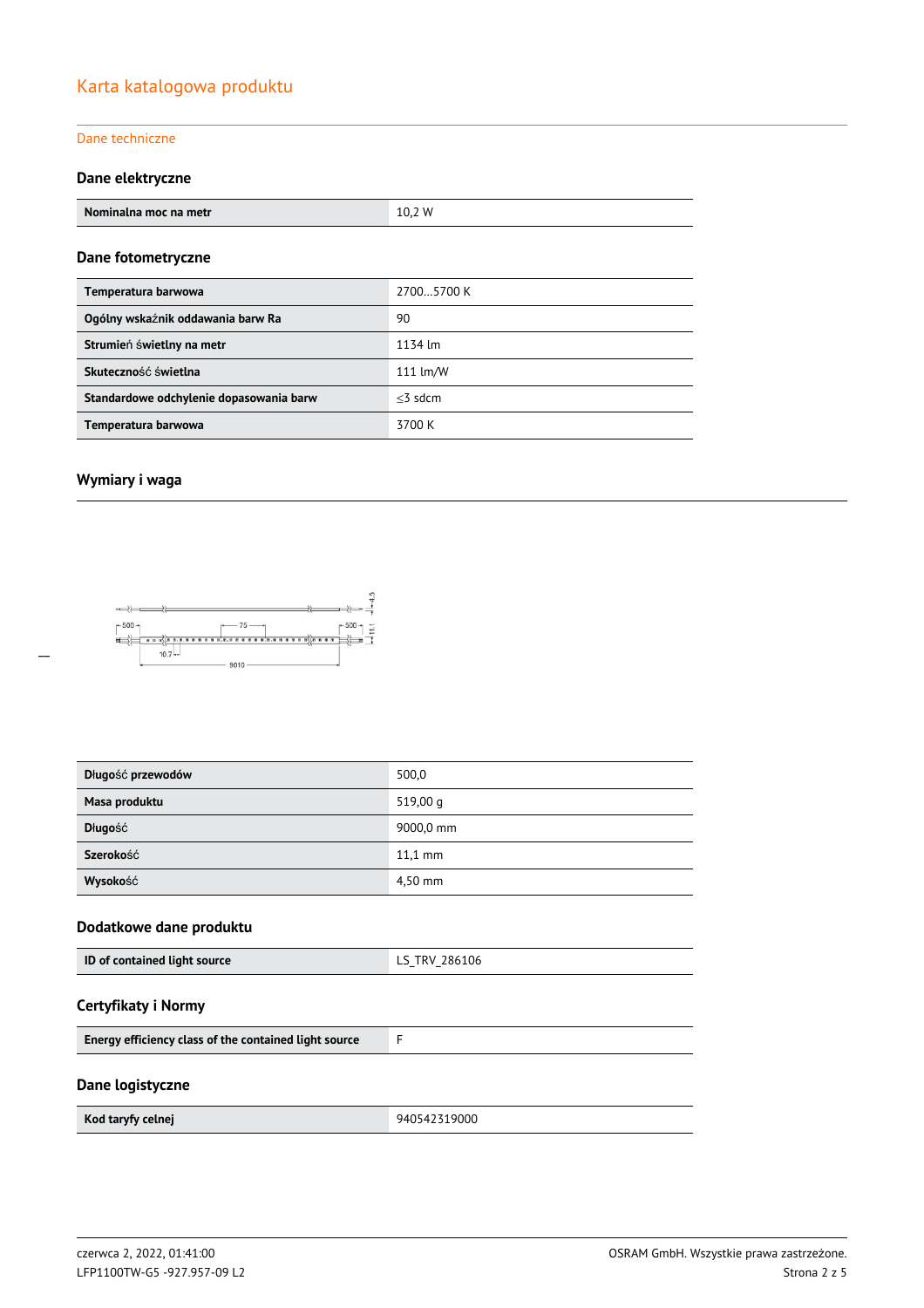# Karta katalogowa produktu

### **Environmental information**

# **Information according Art. 33 of EU Regulation (EC) 1907/2006 (REACh) Date of Declaration** 18-04-2022

| ------------------                | --------      |
|-----------------------------------|---------------|
| <b>Primary Article Identifier</b> | 4062172196581 |
| Declaration No. in SCIP database  | In work       |
|                                   |               |

### Pobierz dane

|   | Plik                                                                                       |
|---|--------------------------------------------------------------------------------------------|
|   | User instruction<br>LINEARlight FLEX Protect Tunable White                                 |
|   | User instruction<br>LINEARlight FLEX, Tunable White                                        |
|   | Product Datasheet<br>LINEARlight Flex Protect Tunable White CRI90 specification sheet (EN) |
| プ | <b>Broszury</b><br>Light is freedom of design (EN)                                         |
| プ | Certyfikaty<br>LF(P)-Uniformity ENEC 181120                                                |
|   | Certyfikaty<br>LF(P) TW G5 CB 180121                                                       |
|   | Deklaracje zgodności<br>LFPTWG5 CE 4249165 241120                                          |
|   | <b>Eulumdat</b><br>LFP1100TW-G5-927.957-09 L2 LTD 130421                                   |
|   | IES data<br>LFP1100TW-G5-927.957-09 L2 IES 130421                                          |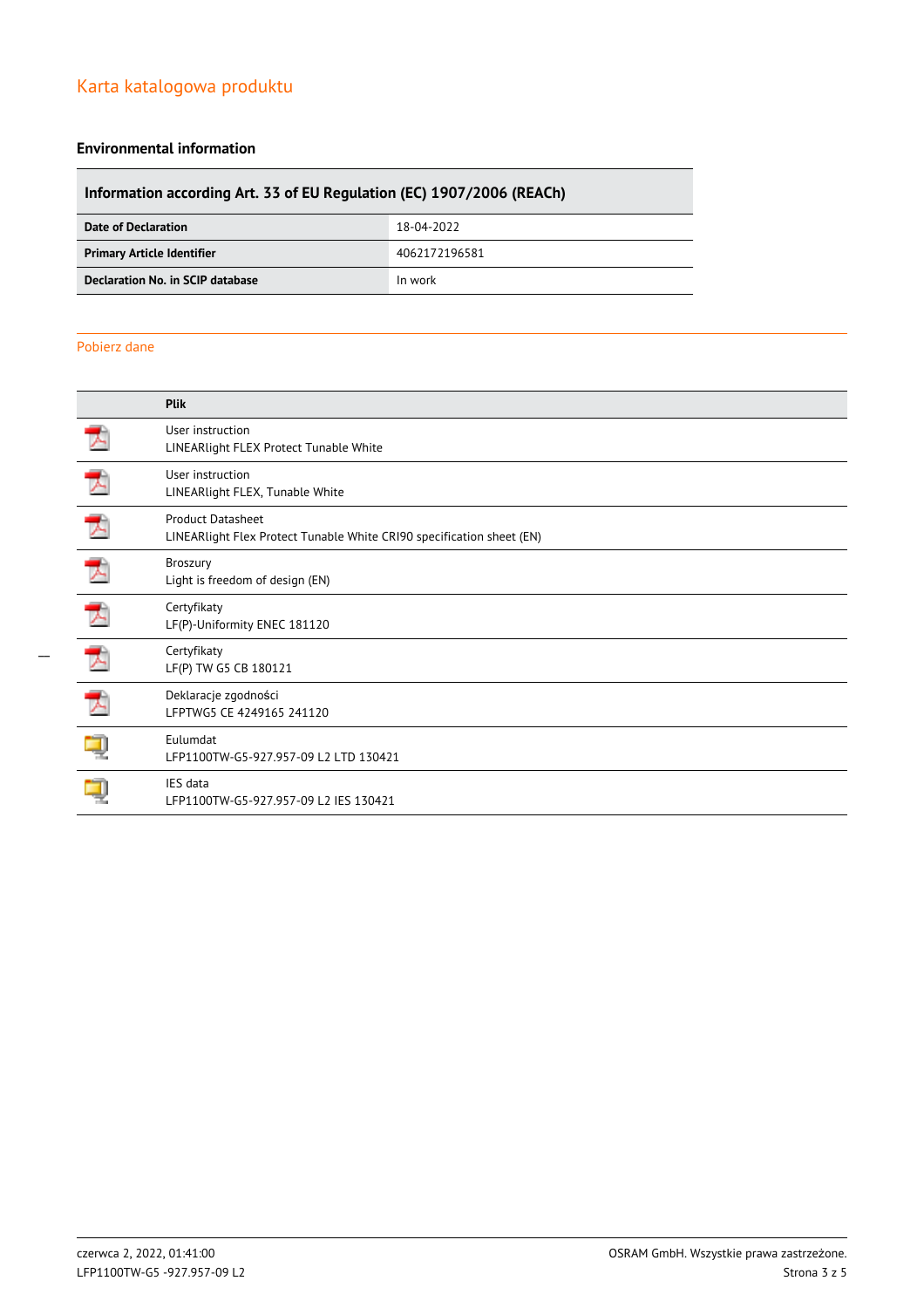#### Ecodesign regulation information:

- \_ This product is considered to be a "containing product" in the sense of Regulations (EU) 2019/2020 and (EU) 2019/2015.
- \_ Tolerances of the reported values, are according to LED Modules Performance standard IEC/EN 62717.
- \_ In general, the replacement of the contained light sources without permanent damage to the product with the use of common available tools is possible in the final application when they can be dismantled from the installation environment and substituted for the necessary number of light sources restoring its full electrical/mechanical/thermal/optical functionality by means of a professional installer.In the contrary, and limited to the LINEARlight Flex Diffuse, LINEARlight Rigid Finesse, GINO LED Flex Diffuse and LUMINENT Milky product families, the contained light source is an integrated part of the containing product and its removal can only be done by causing a permanent damage to the containing product due to its tight mechanical, electrical, optical, thermal interaction and/or environmental protection with or from the containing product. Therefore, a replacement of the light source with the use of common available tools is not justified.
- Dismantling of light sources from containing products at end of life: Containing products with light sources which are scalable in length can be cut to the length of the contained light source and if applicable mechanically detached from protective and/or optical covers. Containing products shall be separated from building material and/or from other additional mounting accessories by means of a professional installer.Separate control gear and light sources must be disposed of at certified disposal companies in accordance with Directive 2012/19/EU (WEEE) in the EU and with Waste Electrical and Electronic Equipment (WEEE) Regulations 2013 in the UK. For this purpose, collection points for recycling centres and take-back systems (CRSO) are available from retailers or private disposal companies, which accept separate control gear and light sources free of charge. In this way, raw materials are conserved and materials are recycled.

#### Dane logistyczne

 $\overline{a}$ 

| Kod produktu  | Opis produktu                   | Opakowanie (liczba<br>produktów / opakowanie) | Wymiary (długość x<br>szerokość x wysokość) | <b>Objetość</b> | Waga brutto |
|---------------|---------------------------------|-----------------------------------------------|---------------------------------------------|-----------------|-------------|
| 4062172196581 | LFP1100TW-G5 -<br>927.957-09 L2 | Karton wysylkowy                              | 365 mm x 286 mm x 366 mm                    |                 | 8370.00 g   |

Wymieniony kod produktu oznacza najmniejszą ilość produktu, jaka może być zamówiona. Jednostka transportowa może zawierać jedną sztukę lub więcej. Składając zamówienie prosimy o zamawianie ilości odpowiadających jednej lub wielokrotności jednostki transportowej.

#### Akcesoria opcjonalne

| Opis produktu               | Nazwa akcesorium               | Kod akcesorium |
|-----------------------------|--------------------------------|----------------|
| LFP1100TW-G5 -927.957-09 L2 | ENDCAP - IP67 KIT 10PCS        | 4062172176552  |
| LFP1100TW-G5 -927.957-09 L2 | LTS-SLIMTRACK - 2000 KIT 5 PCS | 4062172207300  |
| LFP1100TW-G5 -927.957-09 L2 | FX-OMS-G1 -T45D19H19-300       | 4052899448667  |
| LFP1100TW-G5 -927.957-09 L2 | FX-OMW-G1-TU26H25W10-300       | 4052899448773  |
| LFP1100TW-G5-927.957-09 L2  | FX-OMW-G1 -TU26H25-300         | 4052899448803  |
| LFP1100TW-G5 -927.957-09 L2 | FX-OMW-G1 -TK30D46H27-300      | 4052899448827  |
| LFP1100TW-G5 -927.957-09 L2 | FX-OMW-G1 -TU26H25W2-300       | 4052899448841  |
| LFP1100TW-G5-927.957-09 L2  | FX-OMS-G1 -TU15H6-300          | 4052899448865  |
| LFP1100TW-G5 -927.957-09 L2 | FX-OMS-G1 -TU15H6W3-300        | 4052899448889  |
| LFP1100TW-G5-927.957-09L2   | FX-OMS-G1 -TU16H12W3-300       | 4052899448988  |